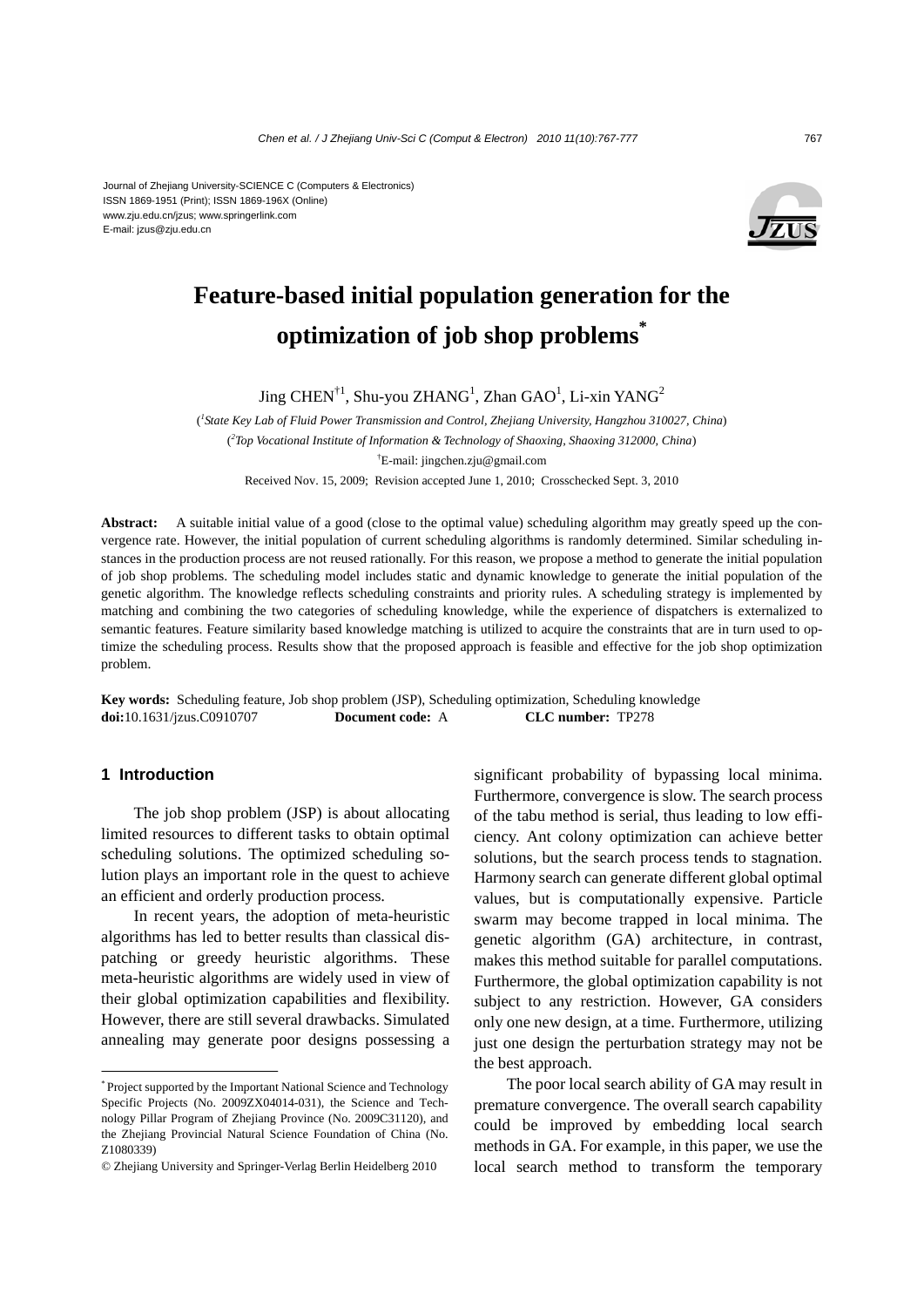population. The local search method sets out from an initial solution, and uses a domain function to constantly seek for a better solution from the current field. Overall, the coding techniques and genetic operations of GA are relatively simple and well suited for the JSP. Since JSPs include soft constraints, the GA method is widely used to optimize scheduling processes. For example, GA performs well in scheduling coding design (Gao, 2003), crossover and mutation operator design (Watanabe *et al.*, 2005; Zhang *et al.*, 2007), and algorithm framework design (Gao, 2003; Ida and Osawa, 2007). Hybrid genetic optimization methods have also been proposed (Tsai *et al.*, 2006; 2008). Watanabe *et al.* (2006) proposed a GA with an active solution space search, creating an active solution, while the solution is evaluated, in order to search the active solution space more effectively. Balas and Vazacopoulos (1998) developed a variable depth search procedure. Structural properties of the neighborhood were used to guide the search in promising directions. Zhang *et al*. (2007) presented a new full, active schedule relying on the operation-based representation to construct the schedule; an approach which can further reduce the search space. In addition, they proposed the precedence operation crossover operator for the operation-based representation. Satisfactory optimal solutions could be obtained by the above methods. However, the performance of GA depends on the algorithm parameters and requires a relatively long period of time. The effects of using a hybrid approach to improve the optimal solutions are relatively limited.

Performance of GA depends on various factors such as genetic operators, parameters, and operation strategies (Togan and Daloglu, 2008). Factors are directly related to the global convergence and search efficiency of GA. The selection of operating parameters should account for the diversity and speediness of practical optimization algorithms (Zhang *et al.*, 2008).

Member grouping and initial population strategies are some examples of factors. While the member grouping strategy is adopted to reduce the size of the problem, the initial population strategy is applied to reduce the number of searches to reach the optimum design in the solution space (Togan and Daloglu, 2008). The initial population should scientifically denote the information of the solution space.

Data accumulation and the scheduling solution from application scheduling instances contain the implicated scheduling knowledge, which can be reused in real-time scheduling processes. In recent years, the adoption of knowledge-based scheduling methods such as semantics for the JSP (Gonzalez-Rodriguez *et al*., 2008), scheduling learning effect (Eren, 2009), and scheduling evaluation (Li *et al*., 2008) allowed better results to be obtained. These studies used knowledge-based methods to improve the optimization algorithms or evaluate the operating solutions for the local scheduling processes.

Note that a suitable initial value of a good (close to the optimal value) scheduling algorithm can greatly speed up the convergence rate. However, the initial population of the current scheduling algorithms is randomly determined. A scheduling task whose solutions and rules are already stored in the scheduling base is called a scheduling instance. Similar scheduling instances in the production process are hence not reused reasonably. Therefore, in the study we use the scheduling instances to generate the initial population of the scheduling task. The proposed approach is to externalize the operational experience to scheduling knowledge. The externalized scheduling knowledge supports the production process by data mining with the existing scheduling data. In this way, the experience of scheduling instances can be used throughout the activation process.

# **2 Job shop problem**

The job shop problem is a special case of the general shop problem, which generalizes the flow shop problem (Brucker, 1995). It can be stated as follows (Tsai *et al*., 2006; Zhang *et al*., 2008): For a given set of jobs  $J=[J_1, J_2, ..., J_n]$  to be carried out on a set of physical resources (machines)  $M=[M_1, M_2, \ldots,$  $M_m$ ], the scheduling sequence of all jobs is described by the operational matrix  $D=[\theta_1, \theta_2, ..., \theta_n]^T$ .  $\theta_i$  can be expressed as  $[(i, 1), (i, 2), ..., (i, |\theta_i|)]$ . Each element  $(i, j)$  in *D* represents the procedure *j* of job  $J_i$ . Sequence (*i*, *j*−1) is called the pre-sequence of sequence  $(i, j)$ ; sequence  $(i, j+1)$  is called the post-sequence of sequence  $(i, j)$ . The devices with the same type constitute a set of resources. Each procedure is carried out by a corresponding processing equipment. The aim is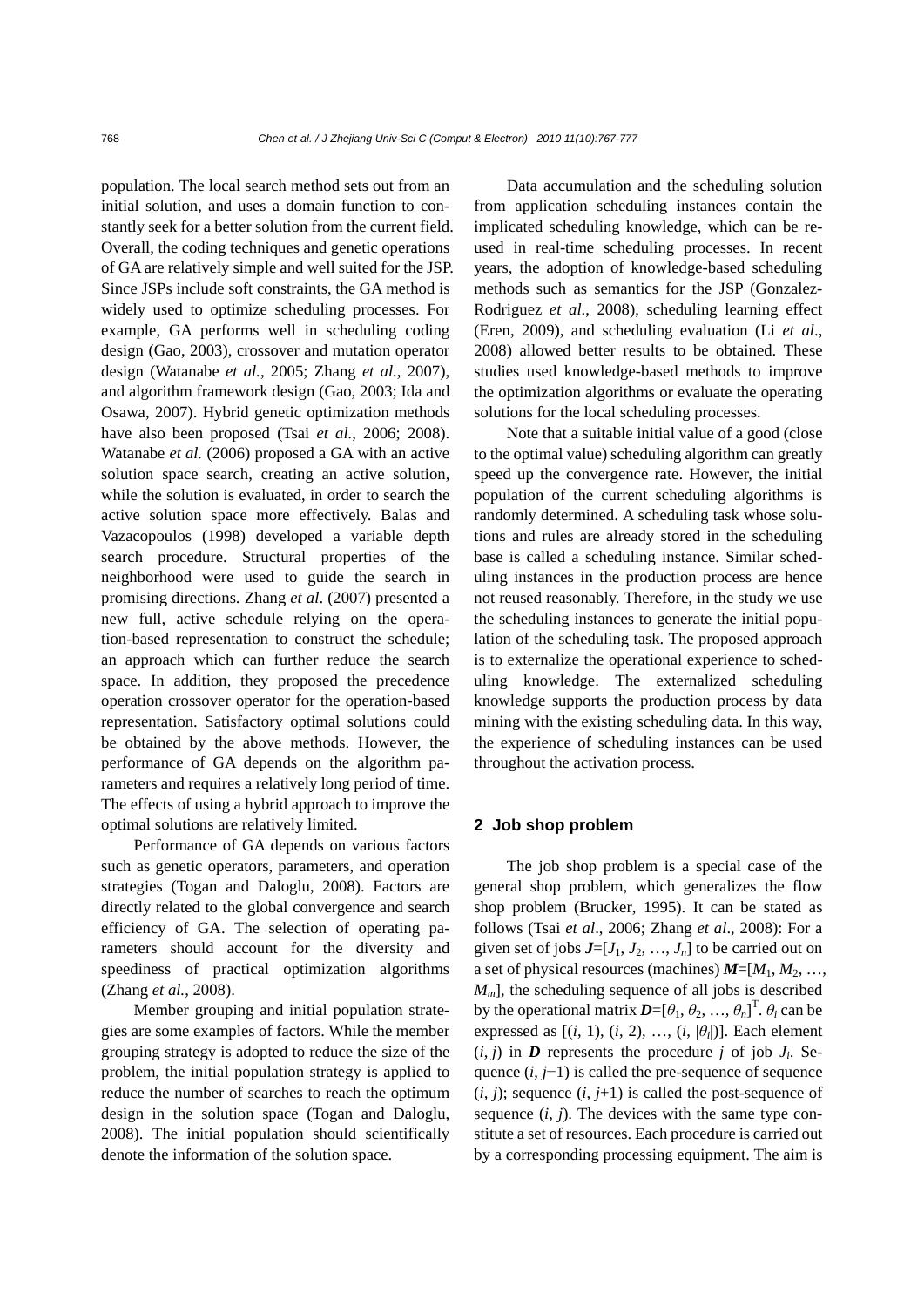to obtain a scheduling solution that minimizes makespan. The cost function of the optimization problem is hence represented by the total time required for completing all operations on the available resources.

The operation-based encoding (Pezzella *et al*., 2008) was generated according to the generated initial population. Each chromosome is composed of *N*×*m* genes that represent scheduling operations. Suppose the chromosome is [2 1 1 1 2 2 3 3 3]. With the order constraint, the operations sequence  $S=(O_{21}, M_1), (O_{31},$ *M*2), (*O*22, *M*3), (*O*11, *M*1), (*O*12, *M*2), (*O*32, *M*1), (*O*23,  $M_2$ ),  $(O_{13}, M_3)$ ,  $(O_{33}, M_3)$  is shown as the scheduling Gantt in Fig. 1.





There are several constraints (Watanabe *et al*., 2005): (1) a job does not visit the same machine twice; (2) there is no precedence constraint among the operations of different jobs; (3) operations cannot be interrupted; (4) each machine can process only one job at a time; and (5) all of the release times and the due dates are specified.

# **3 Generation of the initial population**

Starting from an initial population, GA applies genetic operators to produce offsprings, which are presumably more fit than their ancestors (Pezzella *et al.*, 2008). For the same genetic operators, the characteristics and the size of the initial population determine the convergence speed and the scheduling results, as well as the crossover and mutation rate. Inappropriate selection increases the number of iterations and may even lead to a local optimal scheduling solution.

### **3.1 Network based scheduling features**

The aim of the scheduling process is to obtain an operating plan consistent with technological constraints and production tasks. Performance indicators must be optimized under a certain production batch and corresponding processing sequences. The scheduling knowledge reflects the information constraints and implies the experience of the process parts, orders, and machines. According to the job shop scheduling theory and the features of actual production processes, scheduling knowledge is classified as a logic scheduling relationship and an organizational scheduling relationship. The logic relationship reflects the scheduling constraint information, while the organizational relationship matches the implied scheduling experience.

The scheduling node represents the processing procedure. The directed arc describes the scheduling sequence and the processing time between the procedures. Scheduling constraints present the static scheduling information inherently among the scheduling nodes. The scheduling node could not be arbitrarily changed. It accords with the processing path and equipment relationships. It is denoted as  $R_i = \{(R_i) | i \in \mathbb{N}\}$ id, pre-order, post-order, cons),  $i=1, 2, ..., n$ , where id is the node number, pre-order is the description node before the current scheduling node, post-order is the description node after the current node, and the constraint expression cons is defined in Table 1, according to the processing relationship.

The organizational relationship of the JSP is constrained with the processing components, devices, and sequences. The choice of scheduling rules depends mainly on the experience of the scheduling personnel. The rules in the scheduling process are dynamically adopted according to the scheduling task. There is no fixed relationship between scheduling rules and the attributes of the scheduling process. However, different rules would affect the logical relationship, leading to different solutions for the problem. The dynamic scheduling knowledge is established according to the scheduling rules. The knowledge is then classified as the scheduling topology, scheduling breadth, and scheduling density. The scheduling knowledge is described as triple constituted by the data set and rule function of the scheduling topology, scheduling breadth, and scheduling density. The main event and the stage index of the scheduling process are stored in the data structure with a semantic definition.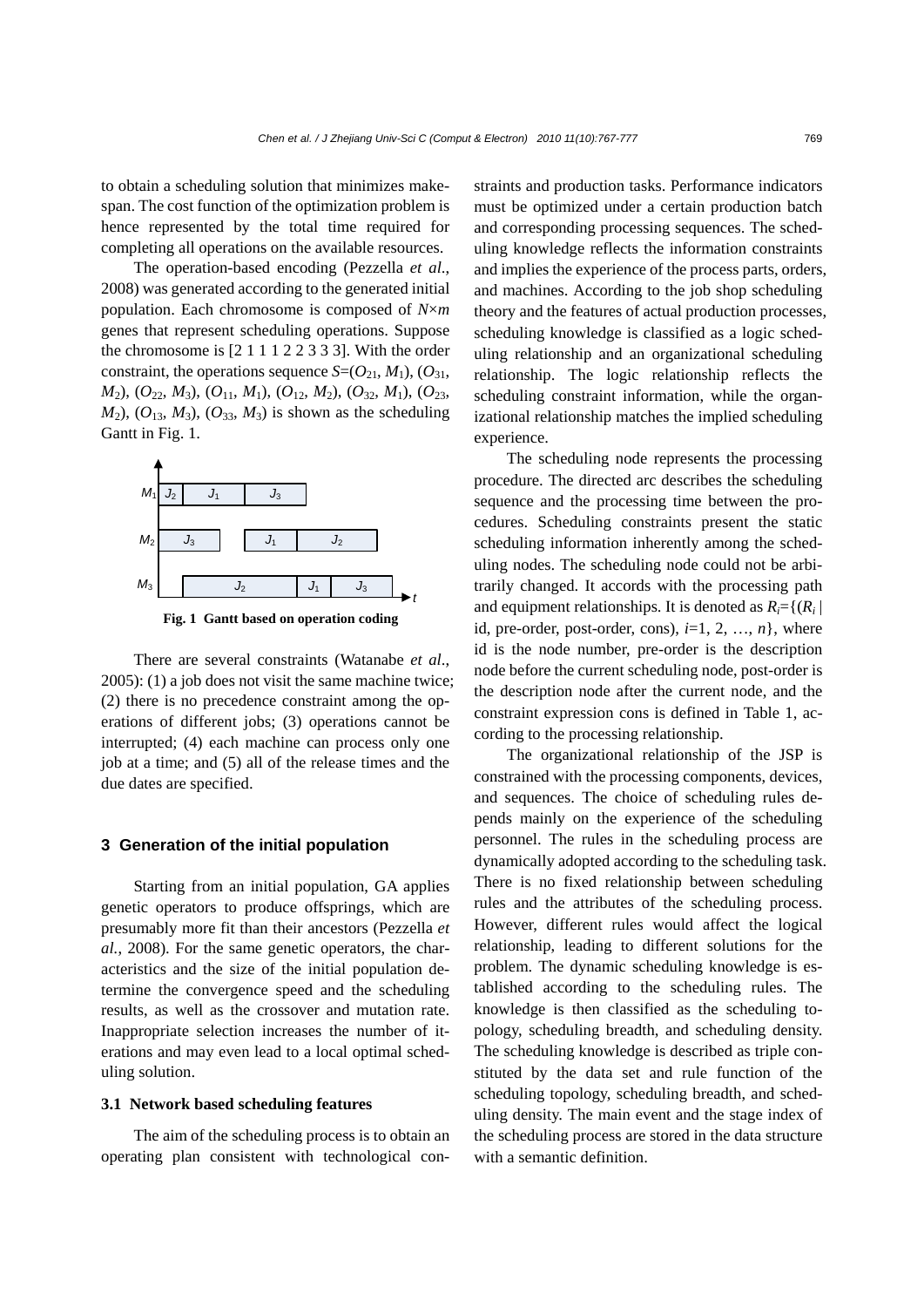**Table 1 Constraint nodes of the scheduling logic relationship** 

| Node icon | Logic relationship                                                                                    |  |  |  |
|-----------|-------------------------------------------------------------------------------------------------------|--|--|--|
| Β         | Operation sequence on machine $B$<br>depends on the sequence<br>on<br>machine $A$                     |  |  |  |
|           | Operation sequences on machines<br>B and C depends on sequence on<br>machine A                        |  |  |  |
| A         | Operation sequences on machines<br>$C$ and $D$ depend on the se-<br>quences on machines $A$ and $B$   |  |  |  |
|           | Operation sequence on machine $C$<br>depends on the sequences on<br>machines $A$ and $B$ ; operation  |  |  |  |
|           | sequence on machine D depends<br>on the sequence on machine $B$                                       |  |  |  |
|           | Operation sequence on machine $C$<br>depends on the sequence on                                       |  |  |  |
|           | machine A; operation sequence<br>on machine $D$ depends on the<br>sequences on machines $A$ and $B$ ; |  |  |  |
| В         | operation sequence on machine<br>$E$ depends on the sequence on<br>machine $B$                        |  |  |  |

1. It is important to establish the scheduling topology nodes in a set of processing parts and scheduling sequences. The scheduling features of the topology nodes include the index of the current scheduling node, the existence of the pre-order for the current scheduling node, the existence of the postorder for the current scheduling node, the properties of the current scheduling node (including the information parts type, device index, and machine and processing time), and the annotation of the current scheduling node.

The scheduling node establishes the relationship between the pre-order and the post-order. In general, two or more procedures are joined by a scheduling node. The scheduling node could be an entry point of some pre-orders or an extraction point of some post-orders at the same time. The scheduling topology structure is finally established by further simplifying the scheduling network.

2. The features of scheduling breadth describe the relating information among the scheduling nodes in the network. The processing time is regarded as the size attribute of rule matching. The time parameter is defined in the topology graph with the edge information. The processing time is obtained from the length of each network edge. The features of scheduling breadth are defined by a coordination parameter and a controlling parameter.

The purpose of measuring the time parameters is to find the time relationship among the scheduling nodes. The features of scheduling breadth can be categorized into coordination parameters and control parameters. Coordination parameters are the total variable time and the local variable time for the scheduling planning; control parameters are the earliest possible finish time, the earliest possible planning start time, the earliest possible planning finish time, the latest necessary finish time of the plan, the latest necessary planning start time, and the latest necessary planning finish time.

3. The features of scheduling density include the device attributes such as bottleneck facilities, the equipment number, and processing capacity. Bottleneck facilities and processing capacity are simplified according to the scheduling network to obtain the reusable scheduling knowledge, which is the most important attribute of the dynamic rule matching method. The features of scheduling density are defined by the bottleneck device and the bottleneck device count. The attributes of the bottleneck device are the processing type, the bottleneck device index, and processing capacity of the current device. The processing capacity is calculated according to the equipment capacity, device load, parts count, and device count.

The bottleneck device is the equipment that controls the scheduling rhythm in the device set. During processing, the priority plan is arranged on the constraint resources. This feature reflects the efficiency of the scheduling process under the constraint resources. Device processing capacity is the maximum value of the processing capacity. The completion time is ignored with the rule in the production tasks. However, the efficiency of the device processing capacity is essential in the solution to scheduling problems. The value of the equipment processing capacity is an important indicator for simplifying the scheduling topology.

#### **3.2 Reconfiguration of the scheduling network**

A scheduling network is established with the processing orders and device attributes of the scheduling task. However, the network is affected by the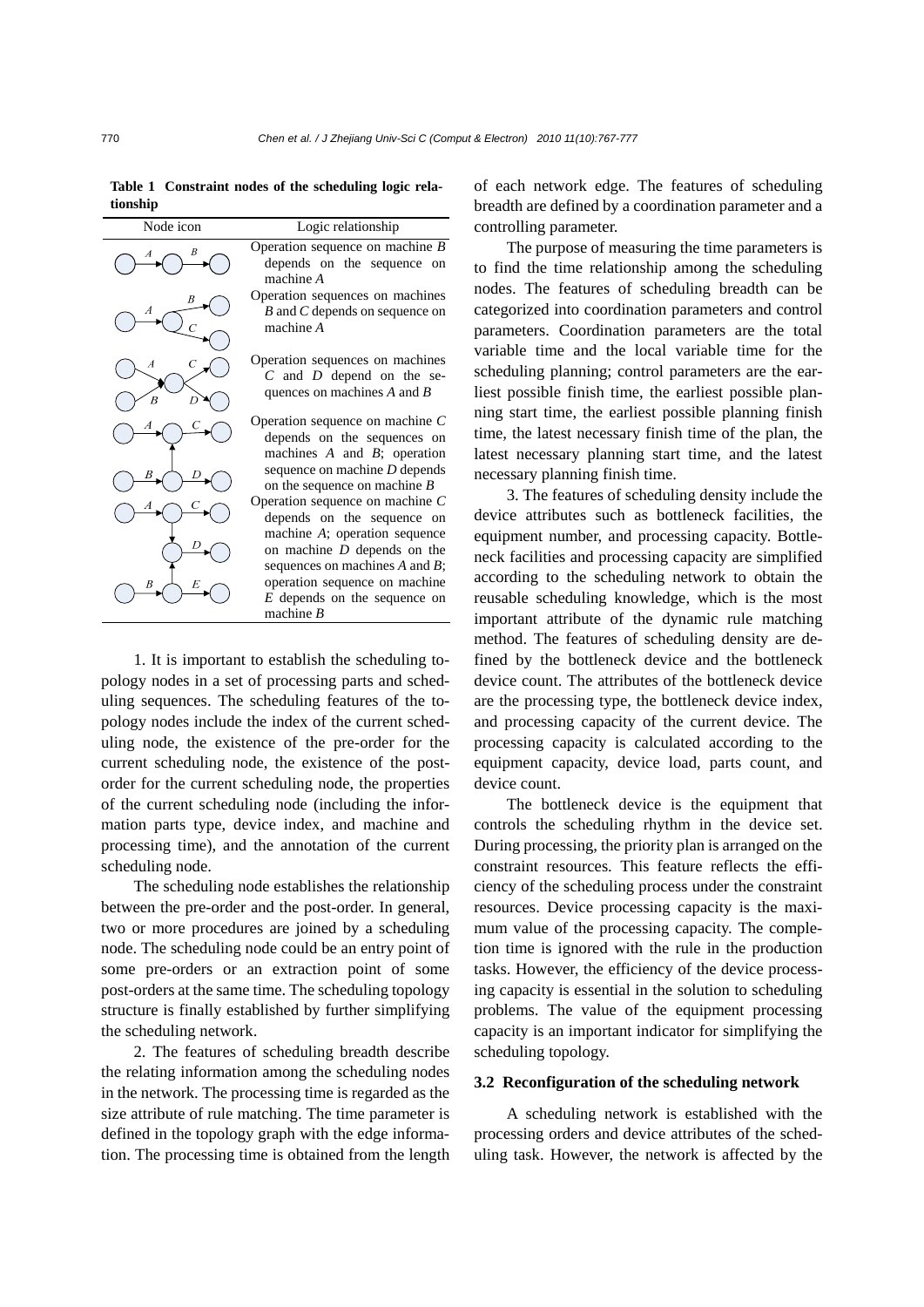processing time, device quantity, and processing batch, which can lead to a significant change of the network structure. Therefore, the initial establishment of the scheduling must be enhanced in terms of structural simplification and combination.

Reconfiguration of a scheduling network is a process that converts the scheduling nodes to equivalent nodes without a processing burden. There are initially several paths between two scheduling nodes. The scheduling set between two nodes, which have no scheduling conflict with other scheduling paths, can be replaced by a simplified scheduling node. The processing time between the new nodes is the maximum length between the pre-nodes. The processing device for the topology feature *Ari* is denoted as *MAr*,*i*. The reconfiguration rules of the adjacent scheduling nodes are defined as follows.

1. If  $M_{Ar,i} = M_{Ar,i+1}$  and there is no scheduling conflict on the processing devices, then the processing time between the new nodes is the maximum length between the pre-nodes (Fig. 2a).

2. If  $M_{Ar} = M_{Ar}$ , and there is a scheduling conflict on the processing devices, and the workpieces cannot be processed in batch, then the processing time between the new nodes is the summation length between  $M_{Ar,i}$  and  $M_{Ar,i+1}$  (Fig. 2b).



**Fig. 2 Equivalent nodes in topology reconfiguration**  (a)  $M_{Ar,i} = M_{Ar,i+1}$ , no scheduling conflict on the processing devices; (b)  $M_{Ar,i} = M_{Ar,i+1}$ , a scheduling conflict on the processing devices, and the workpieces cannot be processed in batch; (c)  $M_{Ar,i} = M_{Ar,i+1}$ , a scheduling conflict on the processing devices, and the workpieces can be processed in batch; (d)  $M_{Ar,i} \neq M_{Ar,i+1}$ , no scheduling conflict on the processing devices

3. If  $M_{Ar,i} = M_{Ar,i+1}$  and there is a scheduling conflict on the processing devices, and the workpieces can be processed in batch, then the equivalent nodes are selected as the summation of the minimum length of the processing path and the spared processing batch. The scheduling time *x* between additional scheduling nodes is calculated by the interactive selection operation (Fig. 2c).

4. If  $M_{Ar,i} \neq M_{Ar,i+1}$  and there is no scheduling conflict on the processing devices, then the processing time between the new nodes is the maximum length between  $M_{Ar,i}$  and  $M_{Ar,i+1}$  (Fig. 2d).

5. If  $M_{Ar,i} \neq M_{Ar,i+1}$  and there is a scheduling conflict on the processing devices, then the scheduling topology cannot be simplified with the rule.

The equivalent points are selected according to the processing capability of the devices in the scheduling process. Assuming the device quantity is known, the device load state can be deduced by comparing the processing capability and the load balance capability. The objective function is defined as

$$
\min \sum_{j=1}^{m} (T_j - d_j)^2
$$
  
s.t.  $T_j = \sum_{i=1}^{n} t_{ij} h_i x_i$ ,  $0 \le T_j \le Dc_b$ ,  $j = 1, 2, \dots, m$ ,

where  $T_i$  denotes the capability provided by  $M_i$ ,  $d_i$ denotes the load balance capability of  $M_i$ ,  $m$  is the device quantity in the product balance operation, *n* denotes the type of processing parts, *tij* denotes the processing time of part *i* on  $M_i$ ,  $h_i$  is the quantity of the processing part  $i$ , and  $Dc<sub>b</sub>$  is the maximum processing capability of *Mj*.

otherwise,  $x_i=0$ . This objective function ensures the If processing part *j* has been chosen, then  $x_i=1$ ; maximum load in the allowed range of the processing capability. Bottlenecks, as a starting point, guarantee the maximum utilization of the processing devices.

The static knowledge (logic relationship) provides information about the scheduling process, such as machines, part types, device quantities, processing sequences, and due dates. The dynamic knowledge (organizational relationship) describes the scheduling experience about the features of the scheduling network. Methods to derive the feasible scheduling solutions are mentioned in Section 3.3.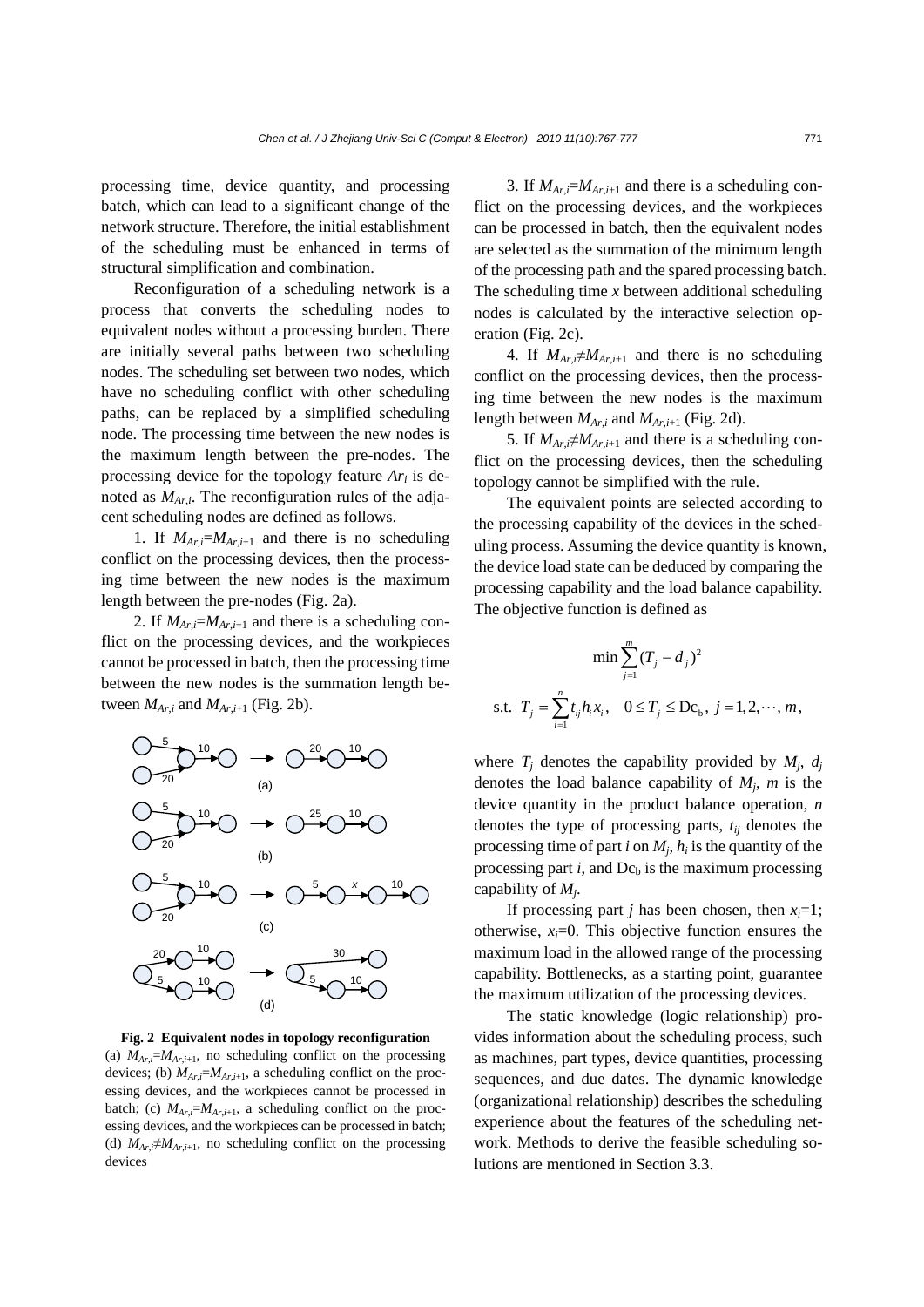#### **3.3 Rule matching**

The scheduling rule can be obtained using the similarity matching method. The feature similarity describes the degree of similarity between the scheduling task and the scheduling instance. The scheduling rule is matched with the scheduling instances. The detailed algorithm is described as follows.

#### **Algorithm 1** Rule matching algorithm

Step 1: Judge the bottleneck devices and processing capability according to the scheduling density feature. Find the topology nodes where a conflict occurs. Obtain the scheduling tasks that match the scheduling instance in the scheduling knowledge base.

Step 2: Define the set of the scheduling breadth features and the breadth feature guidance matrix. The set of the scheduling breadth features is described as  $V = \{v_1, v_2, \ldots, v_q\}$ , where  $v_i$  is the bottleneck device's breadth value of the scheduling task, and *q* is the device feature quantity after the process of nodes combination and simplification. The scheduling instance matrix is defined as  $R=[r_1, r_2, ..., r_p]$ . The scheduling instance parameter  $r_i$  is the scheduling breadth value of the bottleneck device attribute. The parameter  $p$  is the length value of the edge after the process of nodes combination and simplification. The guidance matrix of the scheduling breadth features is described as

$$
\begin{bmatrix} r_{11} & r_{12} & \cdots & r_{1q} \\ r_{21} & r_{22} & \cdots & r_{2q} \\ \vdots & \vdots & & \vdots \\ r_{p1} & r_{p2} & \cdots & r_{pq} \end{bmatrix} = (r_{ij})_{p \times q}.
$$
 (1)

Step 3: Match the guidance matrix. The guidance matrix is finally obtained with the normalized disposal after the subtraction operation between the scheduling instance attributes and the scheduling task features.

$$
\mathbf{\Delta} = \begin{bmatrix} d_{11} & d_{12} & \cdots & d_{1q} \\ d_{21} & d_{22} & \cdots & d_{2q} \\ \vdots & \vdots & & \vdots \\ d_{p1} & d_{p2} & \cdots & d_{pq} \end{bmatrix} = (d_{ij})_{p \times q}, \ d_{ij} = \frac{|r_{0j} - r_{ij}|}{\sum_{k=1}^{p} |r_{0j} - r_{kj}|},\tag{2}
$$

where  $d_{ii} = 0$ . In the process of the normalized disposal, if  $\sum_{k=1}^{p} |r_{0j} - r_{kj}| = 0$ , then  $d_{ij}=0$ .

Step 4: Choose the weighted vector of each factor according to the processing capability  $Db_c^*$ :

$$
\mathbf{W} = [\omega_1, \omega_2, \cdots, \omega_n]^{\mathrm{T}}, \ w_i = \frac{\mathrm{Db}_{c_{-wi}} \lg(N_w / n_w)}{\sqrt{\sum_{k=1}^{W_i} (\mathrm{Db}_{c_{-ki}})^2 (\lg(N_w / n_w))^2}},
$$
(3)

where  $Db<sub>c</sub>$  is the device processing capability,  $N<sub>w</sub>$  is the scheduling device ratio of the scheduling instance,  $n_w$  is the key device ratio of the scheduling instance, and  $W_i$  is the key nodes count of the scheduling task. The weight of the feature is influenced by the value  $lg(N_w/n_w)$ .

Step 5: The Euclidean distance between the scheduling task and the scheduling instance is defined as:  $d_{0i} = \sqrt{\sum_{j=1}^{n} \omega_j d_{ij}^2}$ . The similarity between the scheduling task and the scheduling instance can be denoted as:  $\gamma_{0i} = 1 - d_{0i}$ ,  $0 < \gamma_{0i} < 1$ .

Step 6: The scheduling instances obtained from similarity matching are more similar with the increment of the value  $\gamma_{0i}$ . Record the scheduling rules satisfied by the similarity instances. The vector of the matching rules can be described as:  $n_w = [n_{w1}, n_{w2}, \cdots, n_{w1}]$ .

The conflict judgment of the scheduling rules is a process to filter the conflict rules in the matching vectors obtained. The judgment of the scheduling rules is classified mainly as the judgment of contradiction rules and hypotaxis rules. The contradiction rule conflict is the circumstance of there being the same scheduling condition that leads to several conflict rules; the hypotaxis rule conflict is the circumstance of there being several different scheduling rules that lead to the same scheduling solution. If the rank of static constraint  $n_{w1}$  is larger than the rank of static constraint  $n_{w2}$ , then  $n_{w2}$  is defined as the hypotaxis rule in the scheduling. It is better to adopt the hypotaxis rule in the scheduling process when few rule conflicts occur. The scheduling instance, which appears frequently, is chosen as the constraint rule of the current scheduling task.

The scheduling features are put forward to implement the scheduling relating based on the feature similarity method. The initial feasible solution is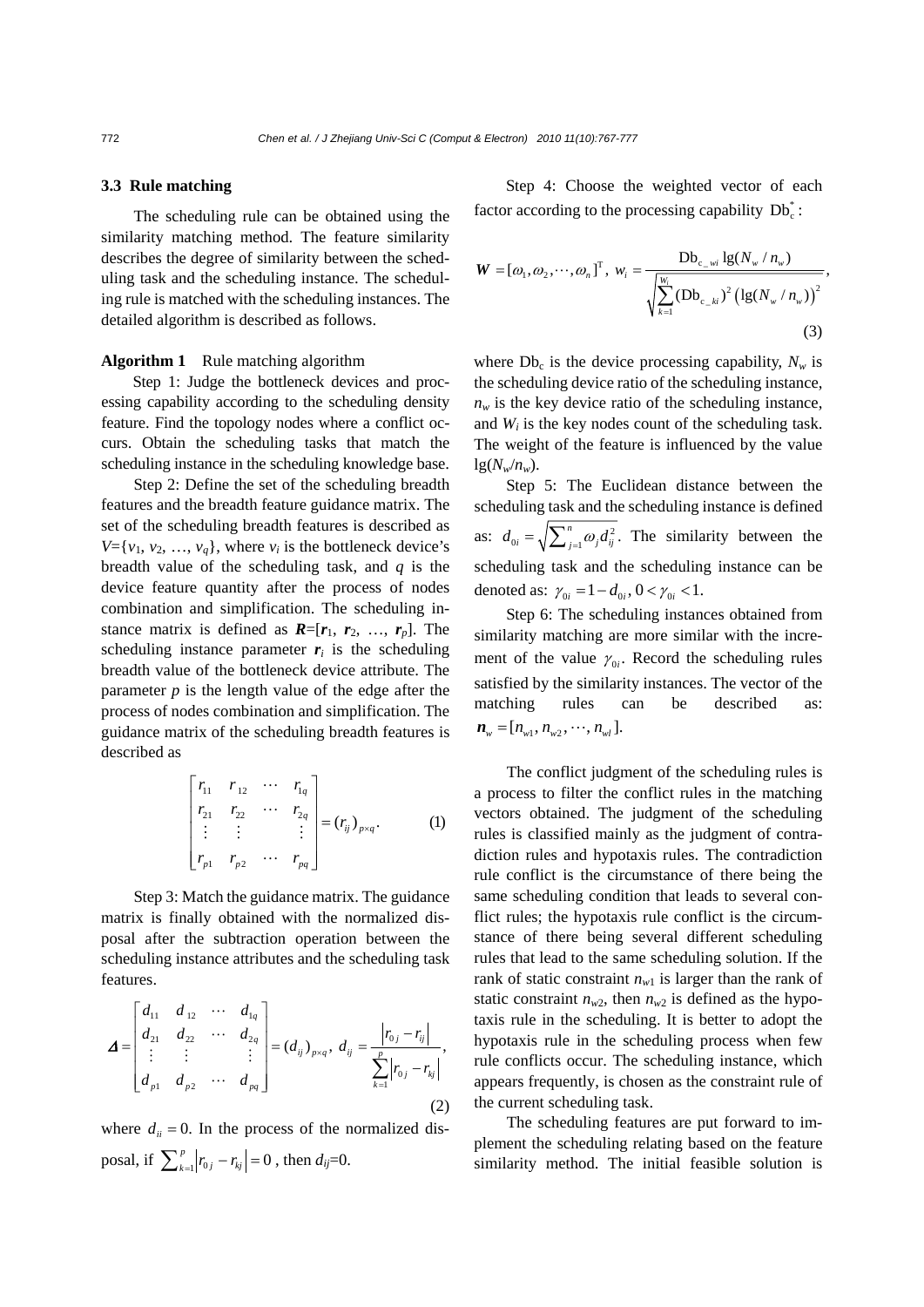constructed with the scheduling rule obtained. Then the initial population could be finally generated following the G-T method (Giffler and Thomson, 1960).

# **4 Description of the genetic algorithm for the job shop problem**

Appropriate scheduling rules are obtained by way of the relating method between the given scheduling tasks and scheduling instances in the knowledge base. The scheduling initial population is put forward to implement the scheduling relating based on the feature similarity method.

The strength of GA with respect to other local search algorithms is that several strategies can be combined to find individuals to add to the mating pool. This is true, either in the process of generating the initial population or in the dynamic generation phase (Watanabe *et al*., 2006). Based on the reconfiguration of scheduling features, the initial chromosomes are obtained using the matching method. The flow chart of the proposed GA for finding optimal scheduling is shown in Fig. 3.

The proposed algorithm is described in detail as follows.

Step 1: Scheduling topology can be constructed according to the density property and width property. A new scheduling topology is based on the node simplification of the bottleneck device. Scheduling instances must be matched to obtain the corresponding rule vectors  $\{n_w\}$ . The initial population is built according to the G-T method. The size of initial population may affect GA performance, which decreases as the population becomes smaller in size. Increasing the population size allows local optima to be avoided, but entails higher computation costs. In this study, *m* ranges between 10 and 120.

Step 2: The makespan is computed for each chromosome in the current generation (Li *et al*., 2008). It is defined as a monotone decreasing function:

$$
Fitness = T_{\text{max}} - \max\{ET_{M_1}, ET_{M_2}, \cdots, ET_{M_m}\},
$$

where  $T_{\text{max}}$  is the maximum completion time of the order, and  $ET_M$  (*i*=1, 2, ..., *m*) is the maximum completion time of machine *Mi*. If Fitness<0, the current scheduling path is not a feasible solution.

Different optimized makespan values correspond to different scheduling solutions. Scheduling solutions are different from the diverse orders of workpiece processes. Different processing sequences lead to different processing waiting time. The more is the time spent on waiting for a device, the later is the scheduling task completed (that is, the larger is the makespan). The scheduling solution is the result of the scheduling task, which differs little with test cases. The quantities of jobs and operations in the actual producing process are more than in the test cases.



**Fig. 3 The process of scheduling the genetic algorithm**

Step 3: Set the termination criterion. If the number of generation becomes equal to the maximum value, the optimal solution is given in output. Otherwise, go to Step 4. The maximum number of evolutions allowed in this study ranges between 100 and 500. GA has the property of approaching the probability limit. But in practice, it is very difficult to achieve convergence. Therefore, the goal of optimization should be quick, with a certain optimization level, related to the operation design and the choice of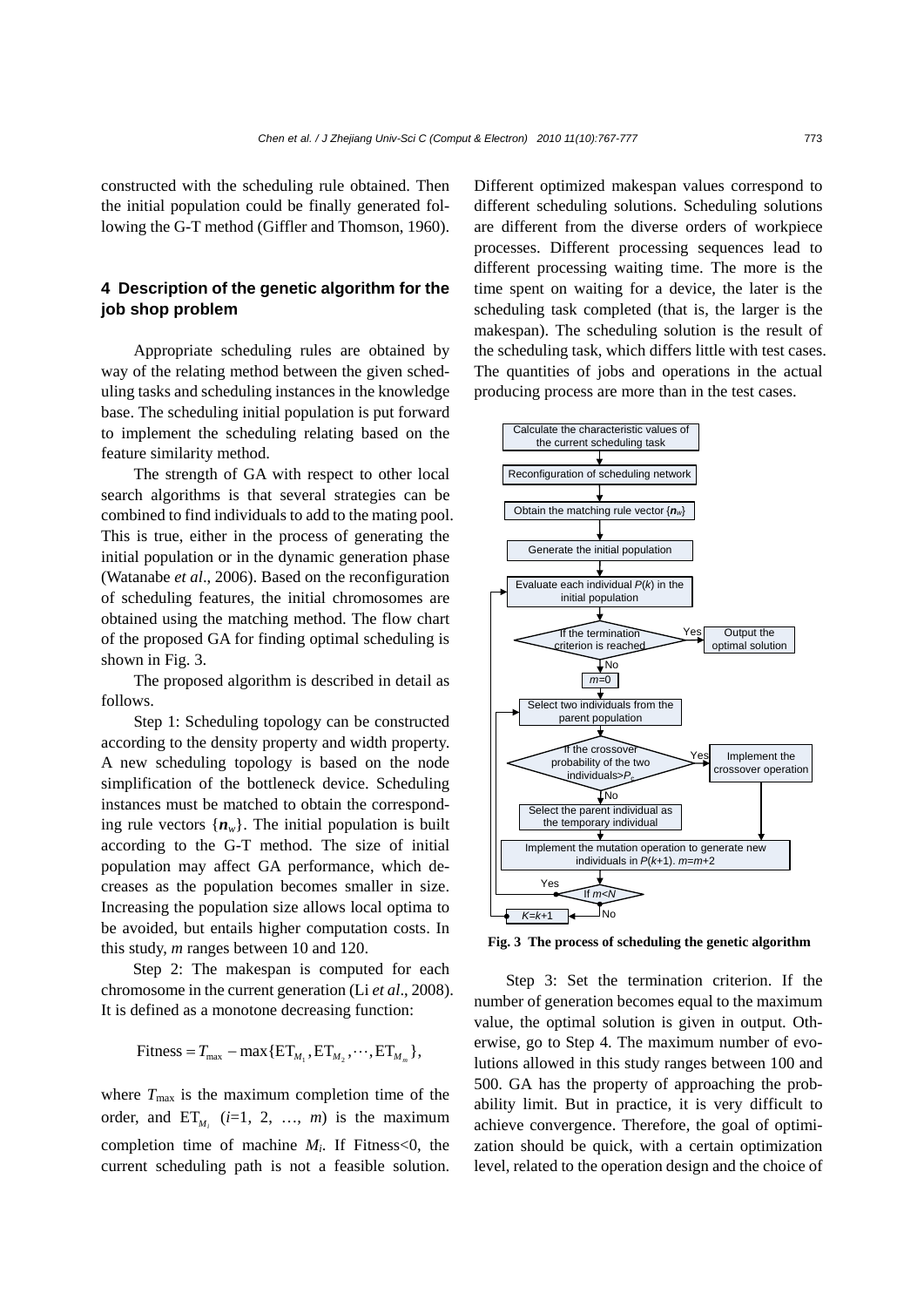variables. In practical implementations, if the GA search does not terminate, optimization results may remain unknown. For this reason, in this study, the maximum number of evolutions was chosen as the termination criterion. If this criterion is satisfied, the algorithm stops and the best chromosome, together with the corresponding schedule, is provided as the output.

Step 4: The copy operation is implemented according to the selection strategy. The best chromosomes are chosen for reproduction by binary tournament in the selection phase: two individuals are randomly chosen from the population and the best of them is selected for reproduction.

Step 5: Crossover operators are implemented when the fitness values between  $P_1$  and  $P_2$  are not equal, and the crossover probability  $P_c$  is reached. The value of  $P_c$  ranges between 0.25 and 1. The precedence preserving order-based crossover proposed by Zhang *et al*. (2008) was used in this research. The crossover method selects children operations  $C_1$ and  $C_2$  from parents  $P_1$  and  $P_2$ . The operation collection is divided into two non-empty collections  $J_1$  and  $J_2$ . Copy the operations that include  $J_1$  in  $P_1$  to  $C_1$ , and copy the operations that include  $J_1$  in  $P_2$  to  $C_2$ . The remaining operations in  $P_1$  and  $P_2$  alternate as the original sequence. The mutation method selects an operation from a single parent chromosome and

moves it to another position. Take the scheduling problem in Fig. 4 as an example. Suppose the parent chromosomes are *P*1 [2 1 1 1 2 2 3 3 3] and *P*2 [1 2 3 2 1 1 3 2 3]. Divide the workpiece collection into  $J_1 = \{2\}$ and  $J_2$ ={1, 3}. Reserving collection  $J_1$ , we obtain the offspring chromosomes  $C_1$  [2 1 3 1 2 2 1 3 3] and  $C_2$ [1 2 1 2 3 3 3 2 1]. The offspring chromosome *C*<sup>1</sup> retains the sequence of workpiece {2} in parent chromosome  $P_1$  and workpiece  $\{1, 3\}$  in parent chromosome  $P_2$ . The offspring chromosome  $C_2$  retains the sequence of workpiece {1, 3} in parent chromosome  $P_1$  and workpiece  $\{2\}$  in parent chromosome  $P_2$ . Therefore, the offspring chromosomes can inherit the superior characteristics of parent chromosomes.

Step 6: The mutation operators are implemented when the mutation probability  $P_m$  is reached. The value of  $P_m$  is between 0.001 and 0.1. Precedence preserving shift mutation operators (Zhang *et al*., 2008) were adopted. Select one gene into a random location in the chromosomes. Take the scheduling problem in Fig. 5 as an example. Suppose the parent chromosome is [1 2 3 2 1 1 3 2 3]. Select the workpiece 2 order 1 from chromosome into the location of workpiece 1 order 1. The offspring chromosome could be obtained as [2 1 3 2 1 1 3 2 3].

Step 7: Build a new generation of the population. Return to Step 3.



**Fig. 4 Crossover operators of scheduling the genetic algorithm**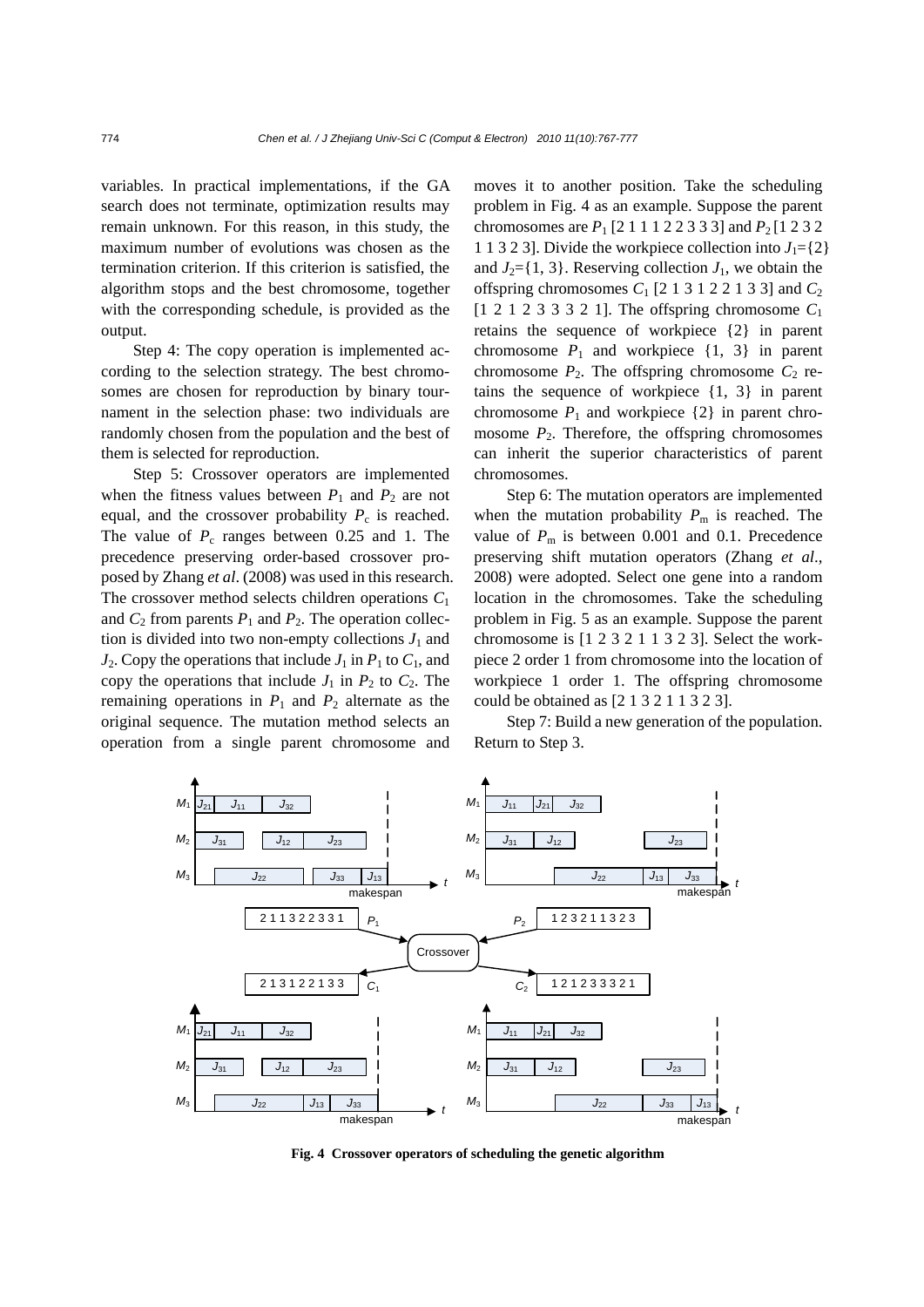

**Fig. 5 Mutation operators of scheduling the genetic algorithm** 

# **5 Numerical results**

The optimization algorithm was coded in C# programming language. The scheduling procedure described was implemented on a 2.4 GHz Pentium IV processor, and tested on a large number of problem instances from the literature (http://people.brunel.ac. uk). Table 2 compares the present cGA method with the algorithms proposed by Balas and Vcozacopados (1998), Watanabe *et al*. (2006), Zhang *et al*. (2007), and Tsai *et al*. (2008). The relative deviation of Ft10, Ft20, Abz8, La21, La25, and La36 were 0. Relative deviations observed in problems Abz7 and Abz8 were significantly smaller than those found for the asol algorithm.

**Table 2 Comparison of the makespan values on JSP instances found by the different algorithms** 

| Instance | $n \times m$  | LB   | Makespan (s) |      |                |      |             |
|----------|---------------|------|--------------|------|----------------|------|-------------|
|          |               |      | cGA          |      | asol $TS_{ED}$ | BV   | <b>TBGA</b> |
| Ft10     | $10\times10$  | 930  | 930          | 930  | 930            | 930  | 930         |
| Et20     | $20\times 5$  | 1165 | 1173         | 1173 |                |      | 1165        |
| A $hz7$  | $20\times15$  | 656  | 657          | 700  | 657            | 666  |             |
| Ahz8     | $20\times15$  | 665  | 665          | 720  | 669            | 678  |             |
| Abz9     | $20\times15$  | 679  | 681          |      | 680            | 693  |             |
| La $21$  | $15\times10$  | 1046 | 1046         | 1074 | 1046           | 1046 | 1053        |
| La $25$  | $20\times10$  | 977  | 977          |      | 977            | 979  | 984         |
| La $36$  | $15\times 15$ | 1268 | 1268         |      | 1268           | 1268 |             |

*n*: number of jobs; *m*: number of machines; LB: lower bound. cGA: algorithm proposed in this paper; asol: Watanabe et al., 2006; TSED: Zhang *et al*., 2007; BV: Balas and Vcozacopados, 1998; TBGA: Tsai *et al*., 2008

Table 3 compares the average makespan and CPU time required by the present algorithm and the algorithms proposed by Watanabe *et al*. (2006) and Zhang *et al*. (2007). The present algorithm improved the average makespan of instances compared to those reported in the literature. The present approach aims to improve the efficiency of the scheduling algorithm, attempting to match the most appropriate scheduling rules for generating the initial population. Deviation of the rules from the scheduling task is inevitable in this process. However, it can be seen from Table 2 that such a deviation affected marginally the scheduling results, while the scheduling efficiency was significantly increased through this initial population option (Table 3).

**Table 3 Comparison of average makespan and CPU time of cGA** 

| Instance |               | Makespan (s) |           | Makespan Time |     | Time       |
|----------|---------------|--------------|-----------|---------------|-----|------------|
|          | cGA           | asol         | $TS_{ED}$ | $dev.$ (s)    | (s) | $dev.$ (s) |
| Ft10     | 931.1         | 949.3        | 930.4     | 7.5           | 35  | 4          |
| Ft20     | 1173.2 1182.4 |              |           | 1.7           | 39  | 5          |
| A $bz7$  | 672.8         | 715.6        | 661.2     | 517.6         | 197 | 16         |
| Abz8     | 666.3         | 733.6        | 670.2     | 4.4           | 199 | 23         |
| Abz9     | 688.2         |              | 684.7     | 170.7         | 185 | 18         |
| La21     | 1046.5        | 1092.1       | 1046.6    | 6.3           | 86  | 4          |
| La25     | 979.2         |              | 977.1     | 16.5          | 44  | 5          |
| La36     | 1268.3        |              | 1268.1    | 7.2           | 46  | 3          |

cGA: algorithm proposed in this paper; asol: Watanabe *et al*., 2006; TSED: Zhang *et al*., 2007

Different solutions were generated from the random sequences. The initial population was constructed by the rule vectors. This was a random matching process. The operators of selection, crossover, and mutation in the scheduling algorithm were also random. Therefore, different solutions were generated in each trial. Table 4 compares the best and the worst values of makespan found by the different algorithms. The randomly generated scheduling sequences caused solution instability. Less scheduling time was used to obtain the optimal solution, but the worst values were not always better than the results from  $TS<sub>ED</sub>$ . Maintaining the trade off between scheduling time and stability performance of the algorithm is one of the problems to be dealt with in further research.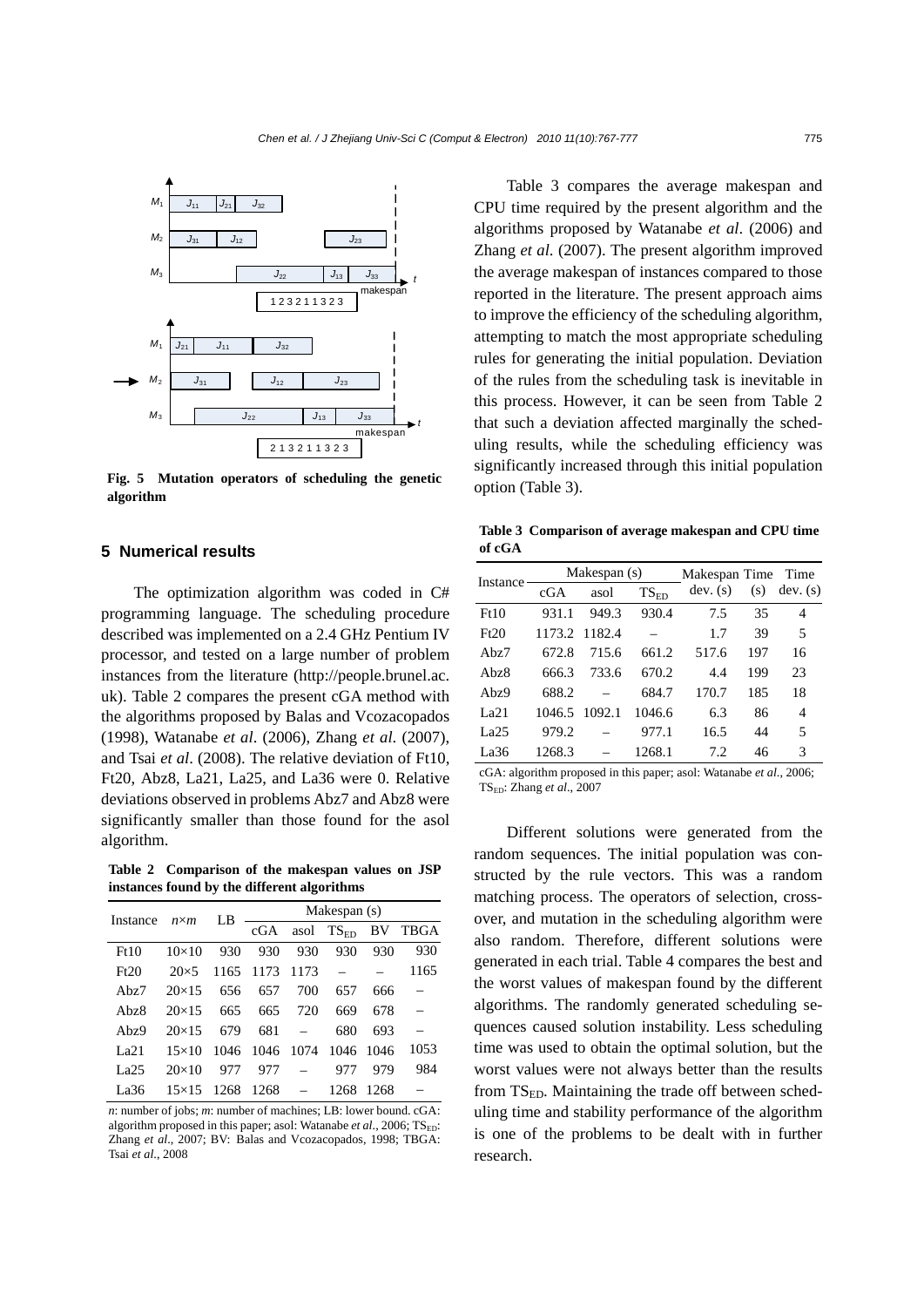**Table 4 Comparison of the best and worst values of makespan determined by the different algorithms** 

| Instance |      | Best makespan (s) |           | Worst makespan (s) |      |           |  |
|----------|------|-------------------|-----------|--------------------|------|-----------|--|
|          | cGA  | asol              | $TS_{ED}$ | cGA                | asol | $TS_{ED}$ |  |
| Ft10     | 930  | 930               | 930       | 944                | 967  | 934       |  |
| Ft20     | 1173 | 1173              |           | 1184               | 1199 |           |  |
| Abz7     | 657  | 700               | 657       | 727                | 726  | 667       |  |
| Ahz8     | 665  | 720               | 669       | 676                | 746  | 672       |  |
| Abz9     | 681  |                   | 680       | 738                |      | 688       |  |
| La21     | 1046 | 1074              | 1046      | 1053               | 1109 | 1047      |  |
| La25     | 977  |                   | 977       | 1000               |      | 978       |  |
| La $36$  | 1268 |                   | 1268      | 1283               |      | 1269      |  |

cGA: algorithm proposed in this paper; asol: Watanabe *et al*., 2006; TSED: Zhang *et al*., 2007

Two-hundred trials were run for cases Ft10 (Fig. 6a) and La25 (Fig. 6b). One hundred trials were run for cases Abz7 (Fig. 6c) and Abz9 (Fig. 6d).



**Fig. 6 Dispersion of optimized values for scheduling problems Ft10 (a), La25 (b), Abz7 (c), and Abz9 (d)**  Two-hundred trials for (a) and (b), and one hundred trials for (c) and (d)

# **6 Conclusions**

In this paper, we developed an initial population generating method for the JSP. The aim was to provide a method to improve the operating speed with the scheduling experience. Results showed that the proposed method takes less time to obtain the optimal scheduling solution. As a consequence, the scheduling experience, which could be hardly utilized otherwise, is converted to semantic scheduling knowledge, with procedures for finding an optimal scheduling solution.

There are still aspects to be investigated. Reconfiguration of scheduling topology should be closely associated with the personnel experience in the dynamic processing circumstance. Adapting the scheduling features to actual production environment more accurately will be studied in the future.

#### **References**

- Balas, E., Vazacopoulos, A., 1998. Guided local search with shifting bottleneck for job shop scheduling. *Manag. Sci.*, **44**(2):262-275. [doi:10.1287/mnsc.44.2.262]
- Brucker, P., 1995. Scheduling Algorithms. Springer Verlag, Berlin.
- Eren, T., 2009. A bicriteria parallel machine scheduling with a learning effect of setup and removal times. *Appl. Math. Model.*, **33**(2):1141-1150. [doi:10.1016/j.apm.2008.01.010]
- Gao, L., 2003. Shop Scheduling with Genetic Algorithms. Tsinghua University Press, Beijing, China (in Chinese).
- Giffler, B., Thomson, G.L., 1960. Algorithms for solving production scheduling problems. *Oper. Res.*, **8**(4):487- 503. [doi:10.1287/opre.8.4.487]
- Gonzalez-Rodriguez, I., Puente, J., Vela, C.R., Varela, R., 2008. Semantics of schedules for the fuzzy job-shop problem. *IEEE Trans. Syst. Cybern. Part A: Syst. Hum.*, **38**(3):655- 666. [doi:10.1109/TSMCA.2008.918603]
- Ida, K., Osawa, A., 2007. Solution of job-shop scheduling problems by an idle time shortening. *Electr. Eng. Jpn.*, **159**(2):55-63. [doi:10.1002/eej.20389]
- Li, N.X., Chen, Y.W., Yang, K.W., 2008. Multi-objective flexible job shop schedule: design and evaluation by simulation modeling. *Appl. Soft Comput.*, **9**(1):362-376.
- Pezzella, F., Morganti, G., Ciaschetti, G., 2008. A genetic algorithm for the flexible job-shop scheduling problem. *Comput. Oper. Res.*, **35**(10):3202-3212. [doi:10.1016/j.cor. 2007.02.014]
- Togan, V., Daloglu, A.T., 2008. An improved genetic algorithm with initial population strategy and self-adaptive member grouping. *Comput. & Struct.*, **86**(11-12):1204- 1218. [doi:10.1016/j.compstruc.2007.11.006]
- Tsai, J.T., Chou, J.H., Liu, T.K., 2006. Tuning the structure and parameters of a neural network by using hybrid Taguchi-genetic algorithm. *IEEE Trans. Neur. Networks*, **17**(1):69-80. [doi:10.1109/TNN.2005.860885]
- Tsai, J.T., Liu, T.K., Ho, W.H., Chou, J.H., 2008. An improved genetic algorithm for job-shop scheduling problems using Taguchi-based crossover. *Int. J. Adv. Manuf. Technol.*, **38**(9-10):987-994. [doi:10.1007/s00170-007-1142-5]